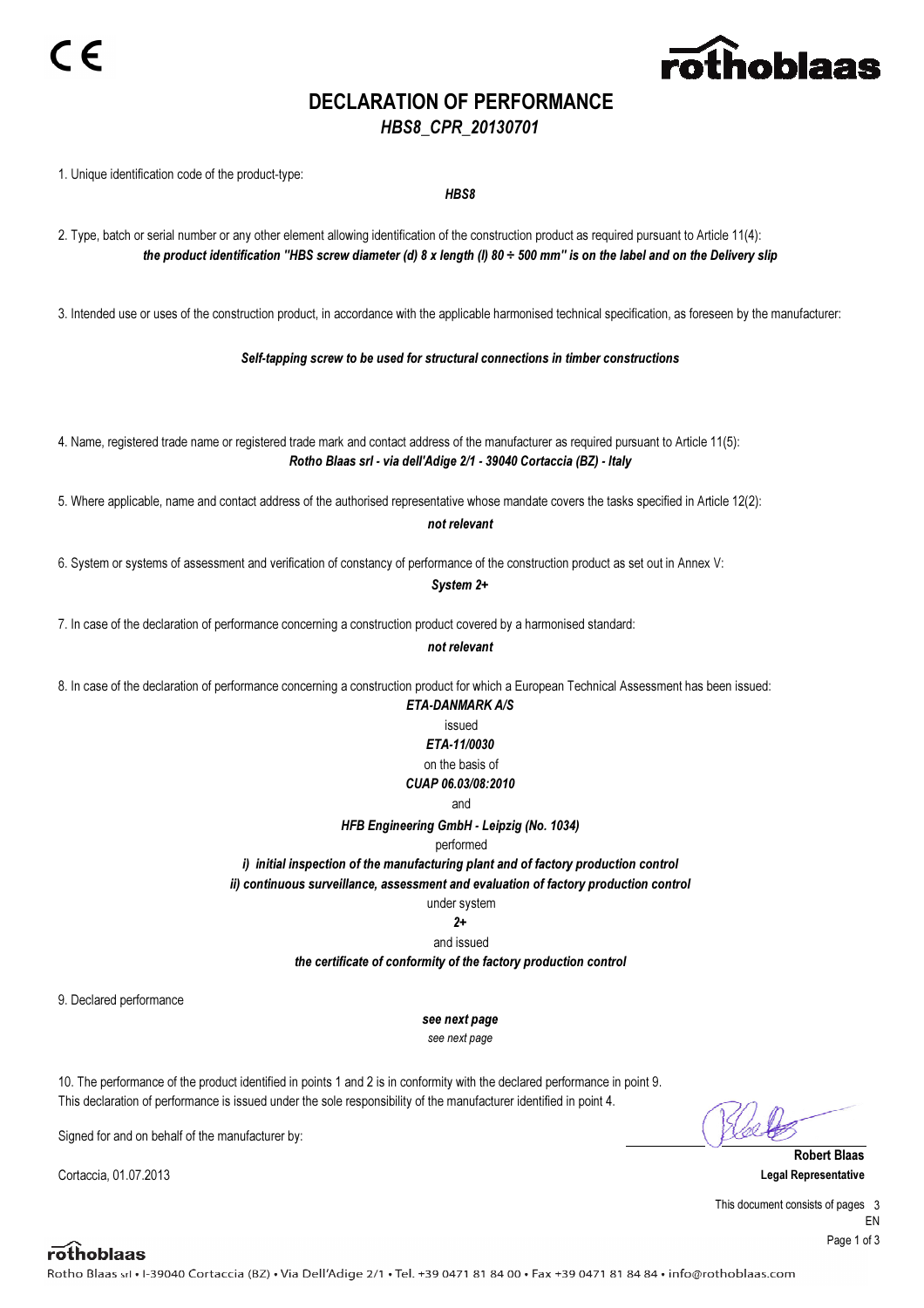

9. Declared performance

| <b>Essential characteristics</b>                                                                  |                              | <b>Performance</b>                                                           |                   | <b>Technical specification</b>    |  |  |  |  |
|---------------------------------------------------------------------------------------------------|------------------------------|------------------------------------------------------------------------------|-------------------|-----------------------------------|--|--|--|--|
| Tensile strength                                                                                  | $f_{\text{tens},k}$          | 20,1                                                                         | kN                |                                   |  |  |  |  |
| Insertion moment - Ratio of the characteristic torsional<br>strength to the mean insertion moment | $f_{tor,k}$ / $R_{tor,mean}$ | $\geq 1,5$                                                                   |                   |                                   |  |  |  |  |
| Insertion moment - Torsional strength                                                             | $f_{\text{tor},k}$           | 28,0<br>Nm                                                                   |                   |                                   |  |  |  |  |
| Characteristic yield moment                                                                       | $M_{y,k}$                    | 20057,49                                                                     | <b>Nmm</b>        |                                   |  |  |  |  |
| Characteristic withdrawal parameter                                                               | $f_{ax,k}$                   | 11,7                                                                         | N/mm <sup>2</sup> | CUAP 06.03/08:2010                |  |  |  |  |
| Characteristic head pull-through parameter                                                        | $T$ head.k                   | 10,5                                                                         | N/mm <sup>2</sup> | ETA-11/0030                       |  |  |  |  |
| Corrosion protection                                                                              |                              | Fe/Zn - min. 8c                                                              |                   |                                   |  |  |  |  |
| Durability                                                                                        |                              | Satisfactory durability and serviceability<br>when used in timber structures |                   |                                   |  |  |  |  |
| Serviceability                                                                                    |                              | according to Eurocode 5. Service class<br>$1 - 2$ .                          |                   |                                   |  |  |  |  |
| Influence on air quality                                                                          |                              | No dangerous materials                                                       |                   |                                   |  |  |  |  |
| Reaction to fire                                                                                  |                              | Euroclass A1                                                                 |                   | EC Decision 2000/605/EC           |  |  |  |  |
| Identification                                                                                    |                              | Annex A of ETA-11/0030 valid from<br>2012-11-08                              |                   | CUAP 06.03/08:2010<br>ETA-11/0030 |  |  |  |  |